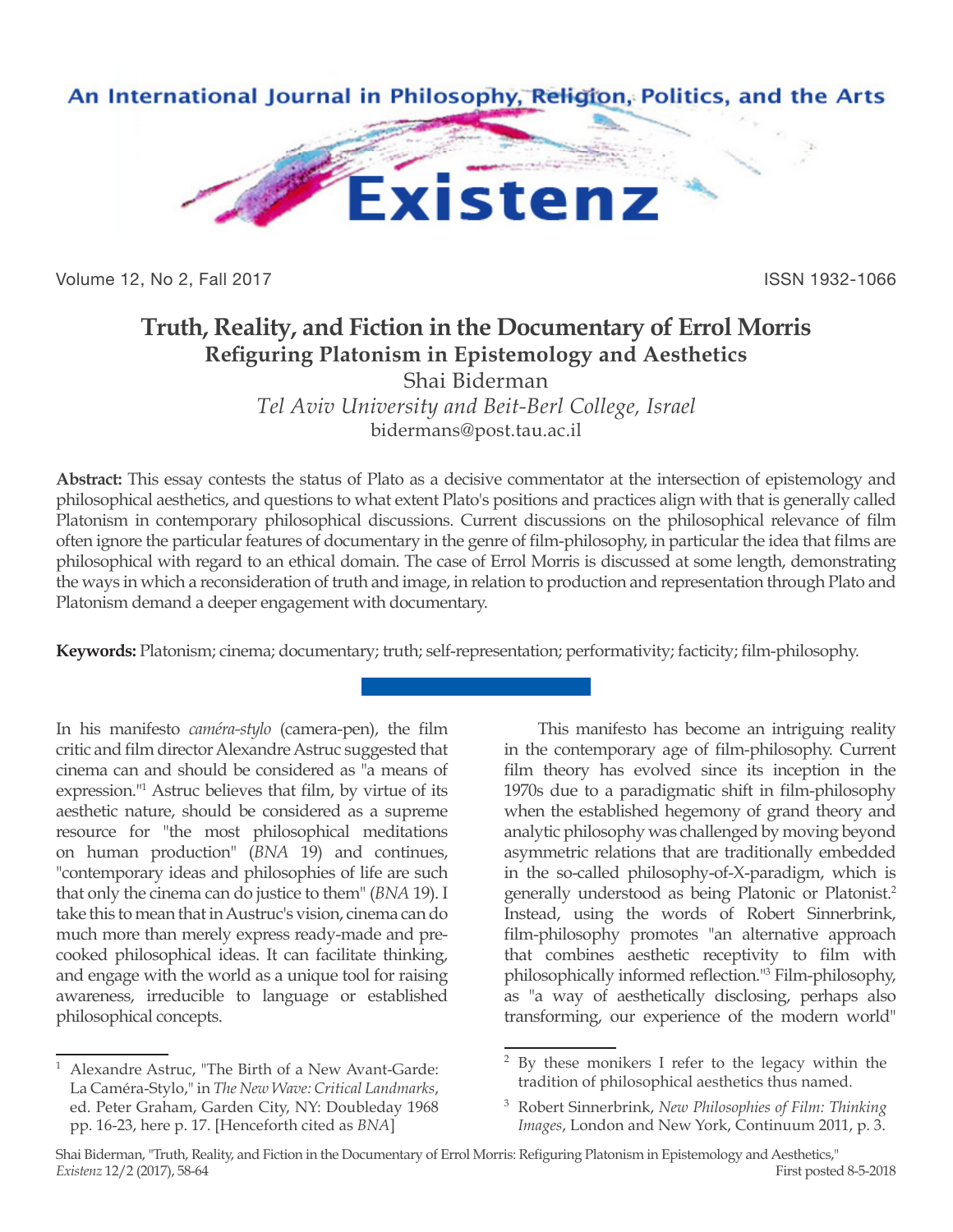(*NPF* 3), is a way, an incentive (one can say), for philosophy itself "to reflect upon its own limits or even to experiment with new forms of philosophical expression" (*NPF* 3). (3) Following Stanley Cavell and Gilles Deleuze, both of which are trailblazers in filmphilosophy, many others have taken this new approach to mark the new brand of philosophy. For instance, Daniel Frampton provides a unique portrayal of the cinematic thinking, going so far as to replace the hyphenated relationship between film and philosophy with the unified neologism "filmosophy," in an attempt to conjoin the attributes of thinking and the aesthetic domain under one conceptual roof.<sup>4</sup> Similarly, Stephen Mulhall refers to the cinematic domain as "philosophy in action," thus delineating the aesthetic dimension of the image as the typological core of a new brand of thinking.<sup>5</sup>

However, and despite enthusiasm, one cannot help but notice a restrictive tendency within the practice of film-philosophy. While claiming for generality, most film-philosophers have focused solely on fiction films in their pursuit of cinematic thinking. Mulhall, for instance, embeds his famous claim in a thorough analysis of the Alien tetralogy (*OF passim*); Cavell writes on fiction, melodrama, and comedies of remarriage; Deleuze engages numerous Hollywood and European fiction films in the articulation of time-image; and others follow the former, by writing predominantly on masterpieces of recent decades, from Frank Capra and Alfred Hitchcock to Orson Wells and Jean-Luc Godard. With but a few exceptions, it is evident that any generic claim for cinematic thinking ignores a crucial phenomenon of the cinematic world, namely, that of documentary cinema.

The practice of documentary—which John Grierson depicts as "a creative treatment of actuality"7 —installs the most adamant relations film has with the highly charged philosophical concepts of truth, reality, and the real. These relations are at the heart of the documentary practice, and are essential to any working definition of documentary cinema. Claiming that documentary cinema is an aesthetic endeavor most suitable for the kind of philosophical quest engraved in our sense of Platonic epistemology, however, poses a problem. To cast documentary as an aesthetic form most suited for the philosophical quest for truth we are prompted to define this practice along similar epistemic lines, as Carl Platinga and Gregory Currie have done. In so doing, a vicious circle is constructed that overrides the possibility of the practice it aims to sustain.

## **What is Documentary? Platonic Premises and Cinematic Conclusions**

The search for defining conditions to map the evasive concept of documentary cinema traditionally has yielded two types of approaches: (1) the documentary as non-fiction approach (the liminal approach), according to which the answer to the "What is documentary?" question will be found within the fiction/non-fiction dichotomy; and (2) the documentary as traces-of-thereal approach (the assertive approach), which centers on the affirmative attempt to define documentary cinema through its relations with reality, the real, and the representation of truth.

Some, like Curry, see these approaches as perpetuating the differentiation between style and content. Others, like Platinga, see them as stemming from the distinction between realism and formalism. One way or the other, these approaches indicate the inquisitive method by which we formulate the question; namely, they are the natural response to the Platonic "what is X?" type of questions which are themselves the offspring of the "philosophy of X" paradigm. I submit that these approaches yield no sufficient answer, as I will show below that they are inadequate to the point of self-contradiction. To this end I will make use of a new method of questioning, since the failure of these traditional intellectual tools, I intend to claim, is predicated in the manner by which questions are formed. In order to embrace cinematic documentary within the conceptual framework of film-philosophy a reframing of questioning is appropriate where the inadequate "What is documentary?" question is being replaced with "What (or Who) is the documentarian?"

I first address the liminal approach. Traces of this approach can already be found be found in the work of the first cinematographers, for example in the oneminute shorts *Workers Leaving the Factory* (1895) and *The Gardener* (1895), both by the Lumière Brothers. In

<sup>4</sup> Daniel Frampton, *Filmosophy*, New York, NY: Columbia University Press, 2006.

<sup>5</sup> Stephen Mulhall, *On Film*, London, UK: Routledge, 2001. [Henceforth cited as *OF*]

<sup>6</sup> Gilles Deleuze, *Cinema 2: The Time-Image*, London, UK: Athlone, 1989.

<sup>7</sup> John Grierson and Forsyth Hardy, *Grierson on Documentary*, New York, NY: Praeger, 1971. [Henceforth cited as *GD*]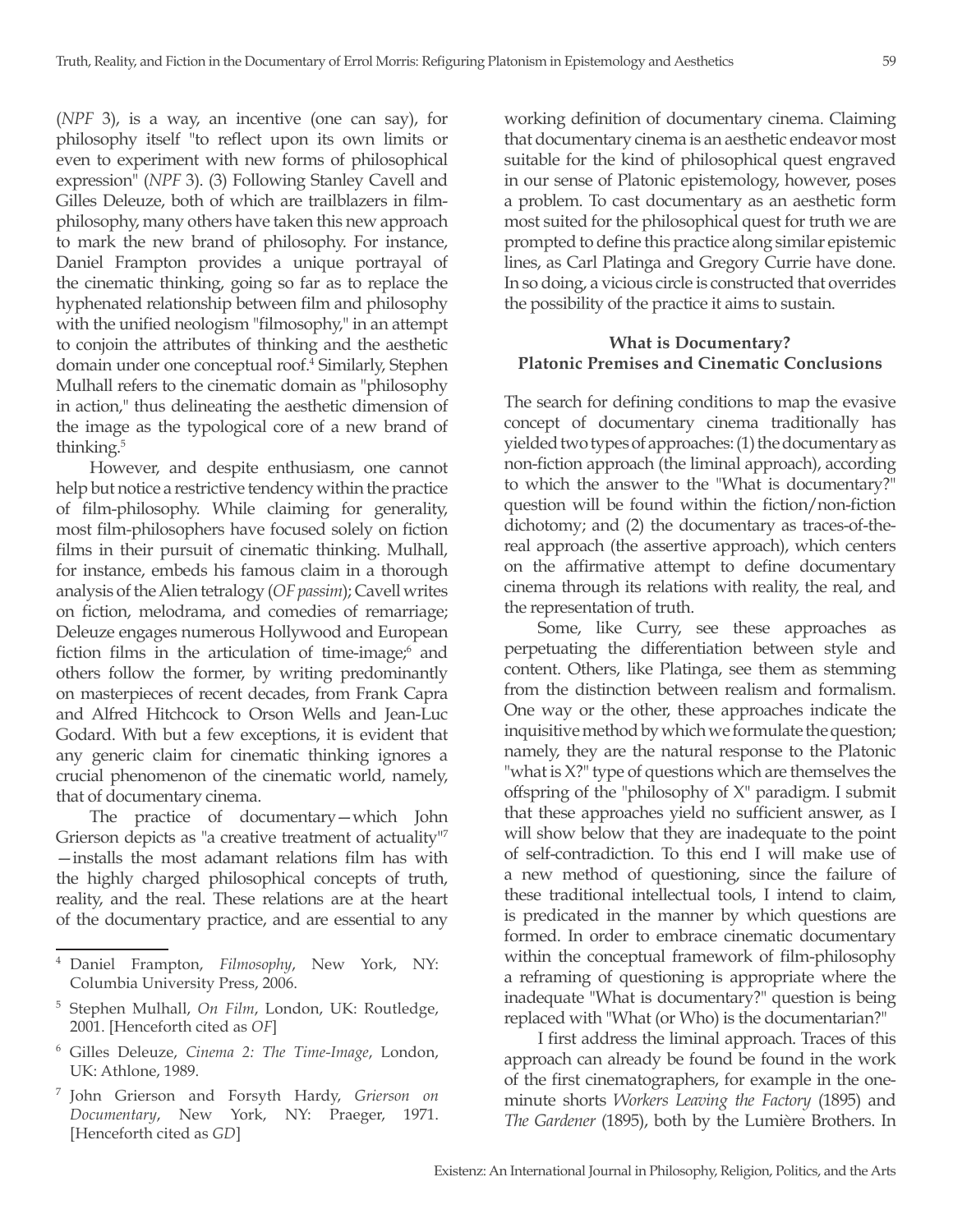*Workers Leaving the Factory* a group of workers is seen as they leave a factory at the end of a day's work. In *The Gardener*, by contrast, although seeing a gardener attending his garden, something else is happening on the screen as well: a story. It is brief and simply structured and lacking all those cinematic techniques that will later become the hallmark of this medium: editing, montage, camera angles, and so on. A gardener is busy with his daily work, failing to notice a rascal who steps on his hose, thus stopping the stream from watering the garden-beds. When the gardener finally notices the hoax, it is already too late to prevent the inevitable: he is all wet, and the viewers can only take comfort by the fact that the rascal is amusingly spanked.

The difference between the two films can intuitively be characterized and classified as the difference between fiction film and documentary. *The Gardener* presents a work of orchestrated fiction, in which fictitious characters play a role in a well-structured narrated fable. *The Workers*, by contrast, presents reality for what it is. The camera presides in the actual world, documenting a real event that takes place in front of its lenses. Which variables (if any) account for the distinction between fact and fiction?

By introducing hypothetical variables, a skeptic might claim that there is nothing necessarily natural, or authentic, or true, or real in the march of the workers. It could very well be unreal or inauthentic if the videographer actually turns out to be a filmmaker who mediates the recorded content. Truth be told, this is actually what have happened on the seemingly unmediated stage of *The Workers*. According to witnesses, the Lumière Brothers have shot several takes of this event, each time shouting directions and orders at the workers.

I mention these two films by the Lumière Brothers to flesh out the inconsistencies of the liminal approach. By raising the question, "What is documentary?" a liminal answer presents itself immediately, "Documentary is non-fiction." This answer is maintained despite strong evidence to the contrary. The initial distinction of classifying *The Gardner* as a work of fiction and *The Workers* as a distinctive work of non-fiction that is later to be dubbed "documentary," appears to be satisfactory. Leaving aside intentional deceit by the videographer, the cinematic events presented in *The Workers* are intertwined with preconceived concepts of factuality, as contemplated and defined philosophically. The cinematic events in *The Gardener*, by contrast, are intertwined with another preconceived concept,

namely, fiction, thus being ontologically different from what is believed to be the real world. This preconceived notion of actuality, of the real, and of the possibility to truly and accurately represent them cinematically, is grounded in the way documentaries are conceived and defined, and is embedded in an unchallenged dichotomy between documentary and fiction film.

This unchallenged dichotomy beguiles the liminal approach. Alluding to the non-fictitious nature of a documentary has to account for what Michael Renov identifies as the various tropes and rhetorical figures that are embedded in the documentary means of representation.<sup>8</sup> Narrative tropes such as irony, comedy, and tragedy, and dramatic devices such as closure and emphasis, and specifically filmic devices such as editing and flashbacks are not only common in documentary, but are in fact indicative to what documentary supposedly is. The documentary as non-fiction paradigm has therefore restricted itself to preordained ubiquitous accounts of documentary, which, according to Bill Nichols, annul the alleged categorical difference between fiction and documentary. Such accounts are redundant, if only because they pragmatically assert that "every film is fiction (including documentary)" and, similarly, that "every film is documentary (including fiction)."<sup>9</sup> Though Carl Plantinga dismisses such accounts by aiming to save documentary from oblivion, others take them to be the hallmark of what Brian Winston calls "the crisis of legitimacy" in documentary, $10$ such as William Guynn, who claims that documentary is "no more than a fiction that is constituted to cover or disavow its own fictionality."11 Similarly, remarking on Robert Flaherty's *Nanook of the North* (1922), the first film to be considered a documentary, William Rothman asserts, "the only fiction about it is that it is not fiction, and its only truth is that it is complete fiction."<sup>12</sup>

<sup>11</sup> William Guynn, *A Cinema of Nonfiction*, Rutherford, NJ: Fairleigh Dickenson University Press 1990, p. 17.

<sup>8</sup> Michael Renov, *Theorizing Documentary*, New York, NY: Routledge, 1993.

<sup>9</sup> Bill Nichols, *Representing Reality*, Bloomington, IN: Indiana University Press 1991, p. 1. [Henceforth cited as *RR*]

<sup>10</sup> Brian Winston, *Claiming the Real: The Griersonian Documentary and its Legitimations*, London, UK: British Film Institute 1995, p. 253. [Henceforth cited as *GDL*]

<sup>12</sup> William Rothman, "Nanok of the North," in *Documentary Film Classics*, ed. William Rothman, New York, NY: University of Cambridge Press 1995, pp. 1-20, here p. 18.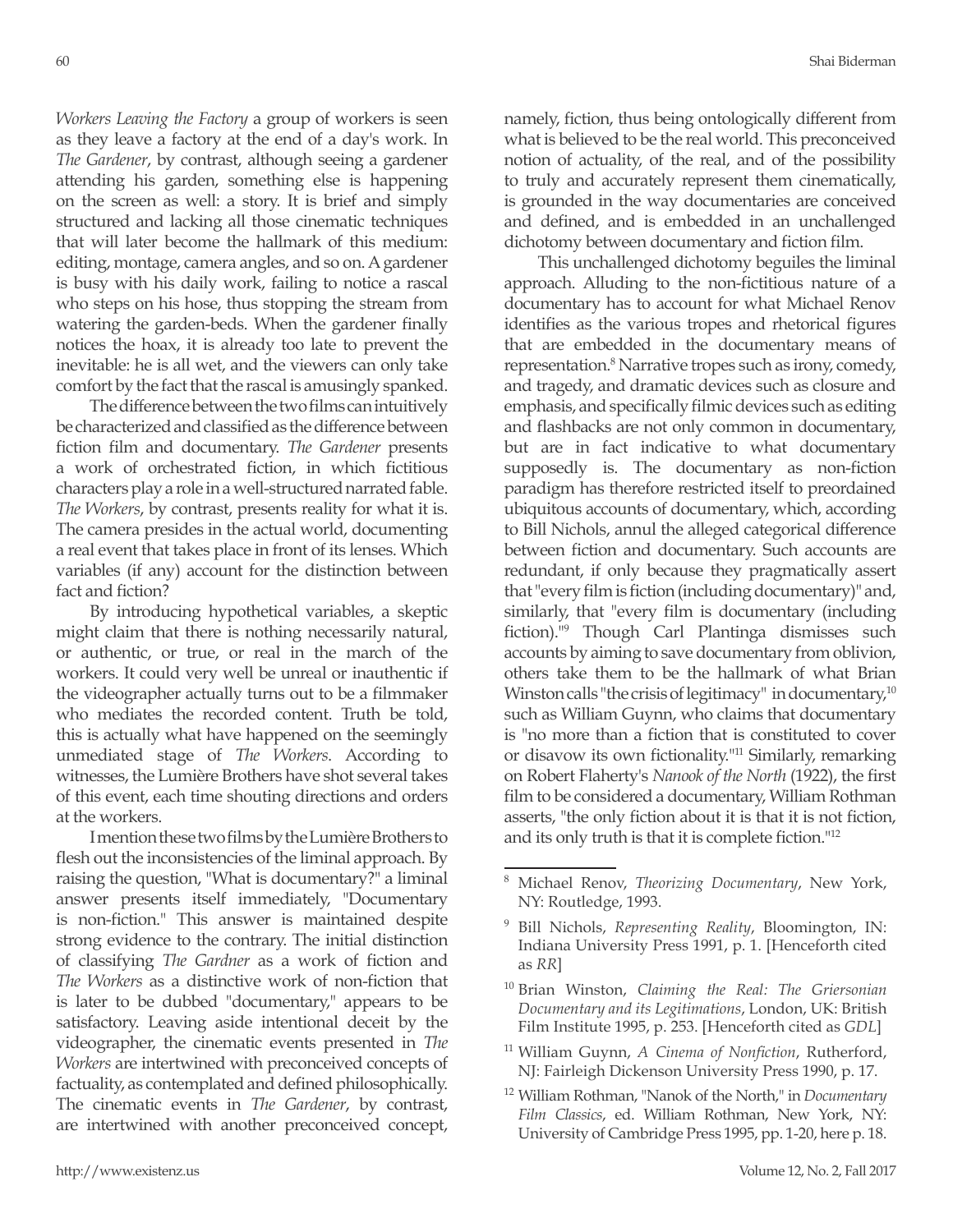A reclamation of the "What is documentary?" question is, among other possibilities, also found in the compelling relations between documentary and the real, which is characteristic of the assertive approach. In his comprehensive typological attempts to articulate this approach, Plantinga identifies two complementary senses in which the concept of truth maintains its role in the articulation of the documentary image, may they be called the semantic and pragmatic sense, to govern analytic accounts of documentary. The semantic sense is exemplified in Gregory Currie's "documentary-astrace" account, or as Plantinga calls it, the Documentary as Indexical Record (DIR). While assuming the transparency of the medium, Currie focuses on the representational role of the documentary image, thus denoting this role to be a trace of reality, as opposed to the images of fiction films, which are traces of drama or narrative.13 Contrary to Currie, Noël Carroll offers an epistemic-pragmatic "communicative action" account, or as Plantinga calls it, the Documentary as Assertion (AD), which engages documentary as a mode of reception. Carroll's intention-response model of communication addresses the way by which the cinematic image conveys its messages. While properly indexing these messages as instances of reality, the filmmaker communicates images to the audience on the assumption that the communication is perceived as being categorically different from fiction. For this reason, the nonfiction discourse "may imply *the broad truths found in fiction*, but also asserts its particulars to be true."<sup>14</sup>

While criticizing primarily the DIR account, Plantinga proposes a re-adjustment of the AD account, which he calls Asserted Veridical Representation (AVR). Following Branigan's notion of the documentary as a method or "procedure for making decisions about assigning reference,"15 as well as Grierson's definition of documentary as "a creative treatment of actuality" (*GD* 13), Plantinga points toward the conventional sense by which documentaries are recognized. These conventions arise from the need to match the implicit directorial assertions with the viewer's expectations from those assertions, namely, that those assertions, inasmuch as they are produced under the title of a documentary, will offer "a reliable record, account of, argument about, or analysis of some element of the actual world."16 "When a filmmaker presents a film as a documentary," Plantinga continues, "he or she not only intends that the audience come to form certain beliefs, but also implicitly asserts something about the use of the medium itself" (*WDI* 111). These assertions, Plantinga concludes, inasmuch as they are shown and not merely told, are themselves a reliable approximation of the look, sound, and feel of the pro-filmic event, or, at least, are expected to be perceived as such.

Despite being somewhat open-ended, and despite the role assigned to convention (and conventionality) in the articulation of the documentary style, Plantinga's account is nevertheless committed to the same dispositions of truth and reality as are the other accounts. Hence, each of the above mentioned accounts maintain the same hold of truth over documentary. Resting on Nichols' typology, each of the suggested definitions of documentary identifies a different set of concerns that stems from a different starting point regarding the nature and location of the so-called evasive traces of truth (*RR* 12-3). In Currie's DIR, truth is encoded in the documentary text itself; in Carroll's AD, truth is in the point of view of the filmmaker; and in Plantinga's AVR, truth is in the eyes of the viewer.

Despite their differences in orientation, all three accounts are committed to the role of documentary as representing traces of reality, thus presupposing the conceptual and factual accuracy of truth. However, I believe that truth is not factually accurate, but obsolete, unattainable, and fluid. The indecisive fluidity of truth and the plurality of complementary accounts are reminiscent of Winston's warning regarding a crisis of legitimacy in the concept of documentary (*GDL* 253). For Winston, this crisis is the immanent result of the false claim, according to which the documentary can capture the real. Yet, one cannot capture the real, since no real is there to be captured. Upholding this notion of the real, while sustaining a conceptual and factual accuracy of truth, disregards the vital component in

<sup>13</sup> Gregory Currie, "Narrative Desire," in *Passionate Views: Film, Cognition, and Emotion*, eds. Carl Plantinga and Greg M. Smith, Baltimore, MD: Johns Hopkins University Press 1999, pp. 183-99, here p. 185.

<sup>&</sup>lt;sup>14</sup> Noël Carroll, "Photographic Traces and Documentary Films: Comments for Gregory Currie," *The Journal of Aesthetics and Art Criticism* 58/3 (Summer 2000), 303- 306, here p. 304.

<sup>15</sup> Edward Branigan, *Narrative Comprehension and Film*, New York, NY: Routledge 1992, p. 193.

<sup>&</sup>lt;sup>16</sup> Carl Plantinga, "What a Documentary Is, After All," *The Journal of Aesthetics and Art Criticism* 63/2 (Spring 2005) 105-117, here p. 111. [Henceforth cited as *WDI*]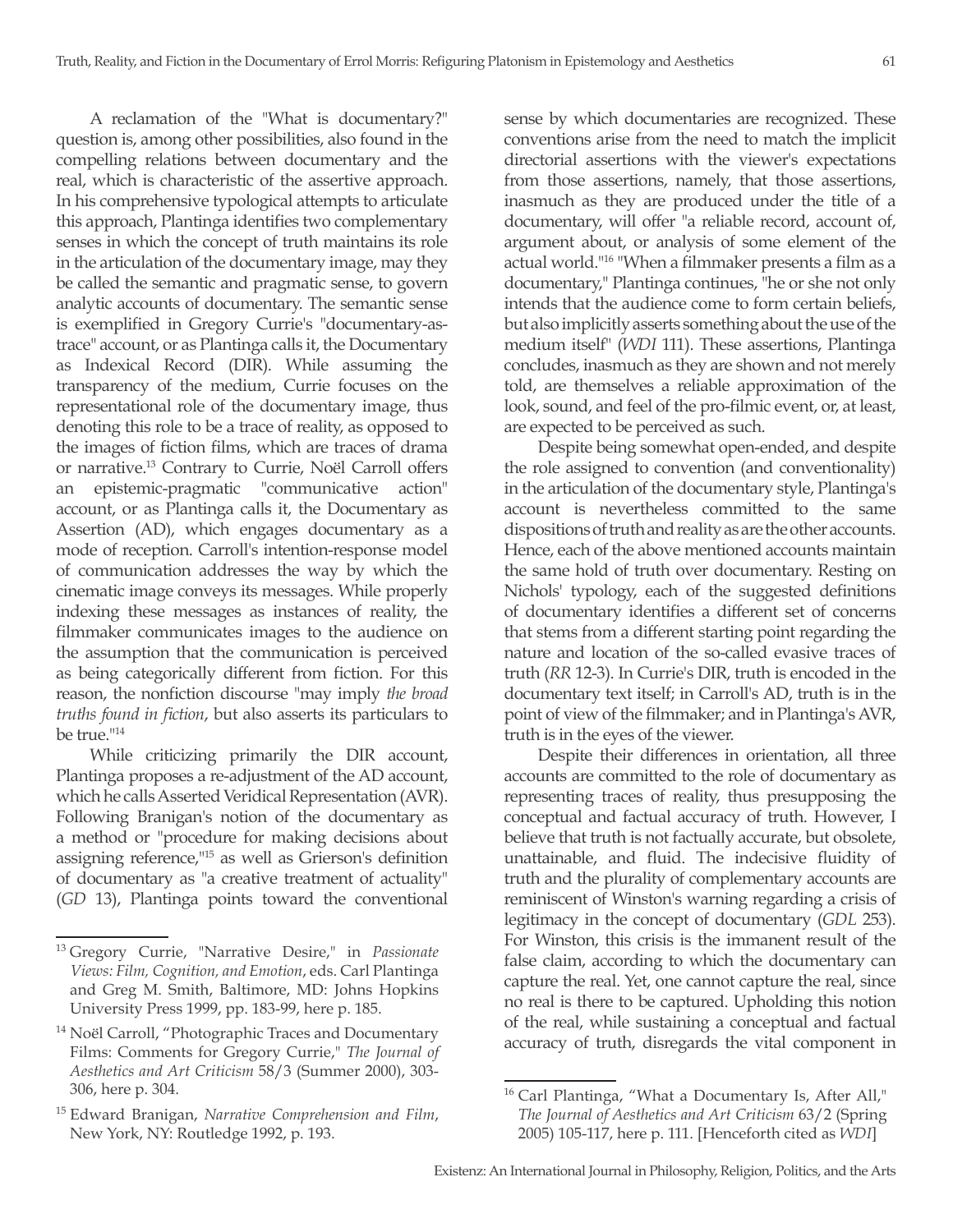Grierson's definition, namely, the artistic creativity by which actuality is attained. His "creative treatment of actuality" undermines any preconceived notion of actuality itself. By failing to acknowledge this necessary shift in perspective, the above-mentioned insufficient dichotomy is perpetuated.

The crisis of defining "documentary" lies not within the various answers, but within the question itself; it belongs to the "philosophy of X" paradigm that has become obsolete once it is understood that there is no conclusive answer to this initial question. Instead, a new way of framing the question is in place: "Who is the documentarian?" It comes as no surprise that this question—as the epitome of the film-philosophy approach—already lingers in the postscript of camérastylo. Echoing the playful depiction of the literary scholar Maurice Nadeau, who suggested, "If Descartes lived today, he would write novels" (*BNA* 19), Astruc comments on Nadeau's vision by stating,

a Descartes of today would already have shut himself up in his bedroom with a 16mm camera and some film, and would be writing his philosophy on film: for his *Discours de la Méthode* would today be of such a kind that only the cinema could express it satisfactorily. [*BNA* 19]

This comment is often taken to be a mere illustration to the major claim. However, I suggest that Astruc's comment in *caméra-stylo* is not an exemplary supplement to Nadeau's claim about Descartes' likely literary output, but is an independent and complementary addition to the overall claim. In fact, Astruc's extension of Nadeau shifts the original assertion from one in which Descartes' philosophy of introspection finds fulfillment in the novel to one in which Descartes would change not just the form but also the material basis of his output: from the written word to the moving image. Using Descartes as the protagonist for this playful assertion is all but accidental. Descartes is a predominant figure in Western philosophy. His methodical endeavor, his philosophical mode of investigation, as well as his significance for modern subjectivity, have earned him the title Father of Modern Philosophy. Descartes created the bridge between Ancient and Modern Philosophy, by systematizing and conceptualizing the Platonic "What is X?" tradition, and by centering the philosophical endeavor on the argumentative methods by which one should approach such Platonic questions. However—and here is where in my opinion the second, more subversive, claim of the manifesto stems fromthe Cartesian method along with its correlative picture of philosophy, is missing the most practically evasive element, which is present in all the Platonic dialogues and, more importantly, in the dialogue structure itself: the inability to reach a definite answer to any question at hand. Platonic questions always ended in *aporia*. This adds relevance to the portrayal of a hypothetical Descartes as a cinematographer, solipsistic, yet highly and acutely engaged with the world through his camera-lens philosophy, as it provides a significant example for film as a means to philosophize. It is an innovative way to explicate philosophy as the work of a documentarian.

## **What is a Documentarian? The Cinema of Errol Morris**

Errol Morris is highly esteemed in the documentary scene as the auteur of many masterpieces, including *Vernon, Florida* (1981), *The Thin Blue Line* (1988), *A Brief History of Time* (1991), and *Mr. Death* (1999). Despite the unique documentary achievements of these films, I will examine the embedded relations between documentary and film-philosophy in two of his more recent films, *The Fog of War: Eleven Lessons from the Life of Robert S. McNamara* (2003) and *The Unknown Known* (2013). Both films present the political and ethical biographies of United States government officials, secretaries of defense Robert McNamara (1961-1968) and Donald Rumsfeld (1975-1977 and 2001-2006). The schematic similarity between the two politicians is obvious: both were powerful individuals, who played key roles in major crises in recent American history. Besides the official accounts of their roles in various political events, there is another striking similarity between the two. Both politicians have a story to tell, their own perspective of these events, their way of retelling history, justifying their actions, explaining their decisions, and ultimately recreating reality in the image of their justificatory systems. Both share these perspectives generously with filmmaker Morris, who is an absent presence in his films, interviewing them through an apparatus of his own invention, which he calls the Interrotron. A system of cameras and mirrors, the Interrotron enables interviewer and interviewee to stare directly both at the camera and at each other. The Interrotron enables the interviewee and the interviewer alike to merge with the camera, which, in turn, merges with the spectator's gaze. This merger of the unseen interviewer, the direct gaze of the interviewee, the camera, and the spectator's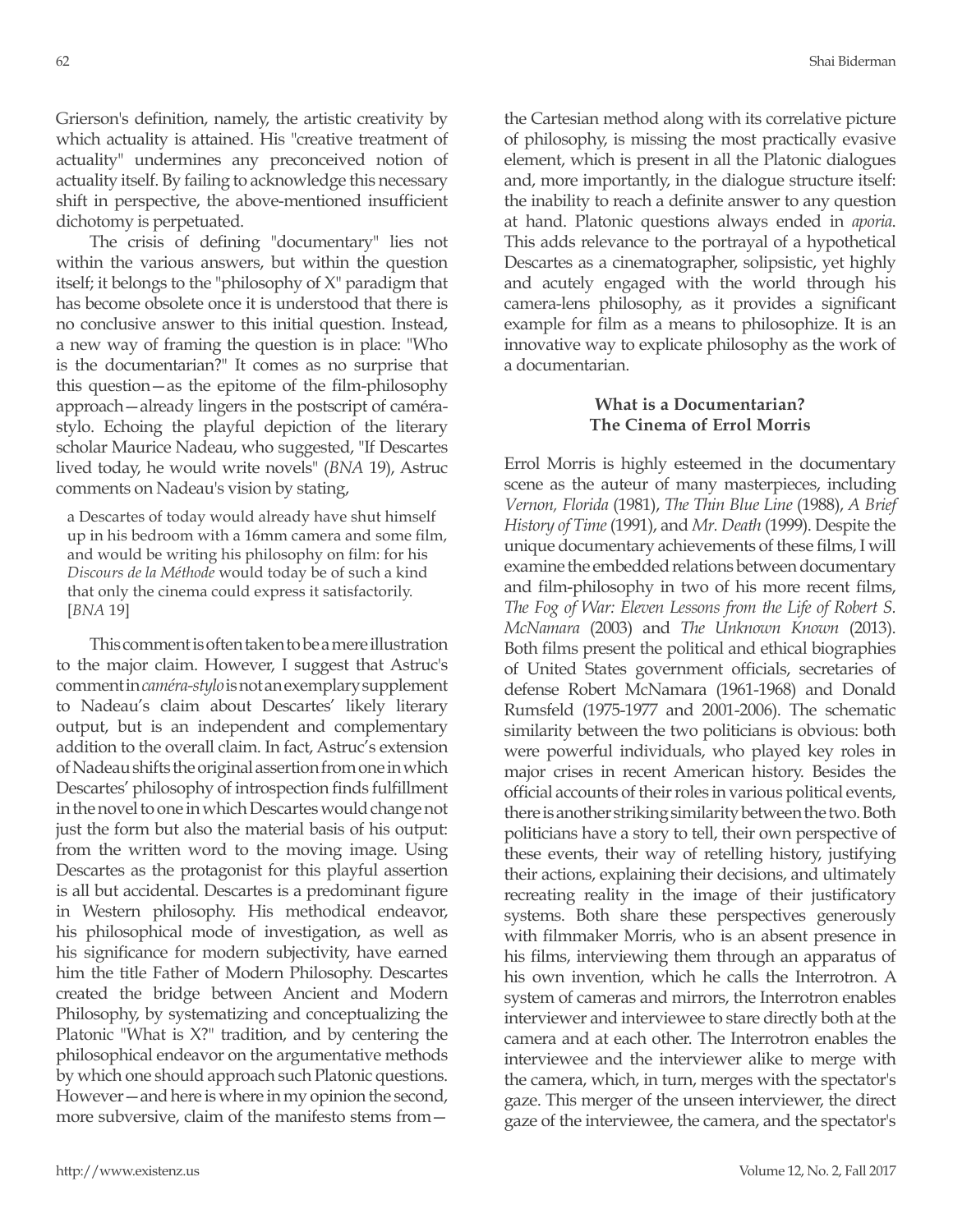experiencing via the Interrotron creates a similar situation that Caetlin Benson-Allott describes in her review of Morris' *Standard Operating Procedure* (2008) as leaving "its viewer uncertain about the images' ability to reveal unmediated truths.<sup>"17</sup>

Although the Interrotron extends the philosophical capacities of the cinematic apparatus, Morris does not give up on traditional techniques, for instance, selecting different shot types such as switching between various degrees of close-ups, or variation in proportionality of frame design, such as positioning the characters at different points across the frame. Morris occasionally surprises the audience with different camera angles or through devices other than the Interrotron, like various kinds of mirrors. The cognitive dissonance between the unified, seemingly objective, direct access of the Interrotron, and the polyphonic variations in the sudden absence of this device provides for the viewer a perspectival dissonance.

Adding this visual impact to the viewer's political persuasions when assessing the two politicians' justifications, I find it fair to suggest that Morris achieved a state of philosophical experience, or philosophy in action to use Mulhall's phrase. However, while the political and ethical questions and justifications of the two politicians are made accessible to the viewer from the words used and the language that is constructed, the epistemic conundrum, if it is to occur while watching these films, is the result of the film's imagistic and pictorial nature. In other words, when it comes to epistemic questions regarding the sustainability and coherency of truth, the documentary image adds a relevant dimension to the documented word.

This important interplay between word and image is indeed one of Morris' greater achievements, and one of his signature contributions to cinematography. Morris shrinks the interface between word and image, where the concept of truth is collapsed and reconstructed, by turning the image into a word of its own right. A word is spoken, and also presented—yet its imaging bestows new dimensions and new layers of meaning to the word, magnifying and empowering the epistemological insight of the viewer. In Morris' documentary *The Fog of War* (2003) for example, McNamara refers to Lesson Nine of the eleven lessons he has learned in life and wants to share as truth with the next generations: in order to do good, you may have to engage in evil. To support his argument and justify his choices, principles, and thoughts, he uses the terms "ethical truth," "moral law," and "free will." Just as McNamara explains these terms, Morris uses close-up photography and other techniques to add visual information that is sometimes complementary or consistent with McNamara but more often challenges and undercuts him.

Morris uses this strategy to even greater effect in *Unknown Known*, adding animation to words, throwing them one at the other, shattering the words literally as well as figuratively as he challenges their meaning and distinct validity. This effect is particularly powerful in *Unknown Known* since Rumsfeld, unlike McNamara, is a man of words. He defines himself exhaustively using verbose details, and boasts his reputation as the most voluminous memo-writer in the history of the US government. These memos—their linguistic and imagistic presence rather than their content—are fundamental to the challenge posed to us by Rumsfeld, and posed to him by Morris: coming face to face with the feasibility and variability of truth claims.

Morris continues to disturb Rumsfeld's words, pitting them against each other, throwing them to the edge of the abyss, and visually confronting their dictionary definition with the way the politician uses them. This approach culminates with Morris' abuse of Rumsfeld's narration strategy, the wordplay "known unknown" that gives the film its name. Rumsfeld said these words, without at all being playful about it, at a 2002 Press conference in the Pentagon, in response to a reporter's question, doubting the presence of WMD in Iraq:

Reports that say that something hasn't happened are always interesting to me, because as we know, there are known knowns; there are things we know we know. We also know there are known unknowns; that is to say we know there are some things we do not know. But there are also unknown unknowns—the ones we don't know we don't know. And if one looks throughout the history of our country and other free countries, it is the latter category that tend to be the difficult ones.<sup>18</sup>

Morris presents Rumsfeld's answer, but also mercilessly

<sup>&</sup>lt;sup>17</sup> Caetlin Benson-Allott, "Standard Operating Procedure: Mediating Torture," *Film Quarterly* 62/4 (Summer 2009), 39-44, here p. 39.

<sup>&</sup>lt;sup>18</sup> U.S. Department of Defense, News Transcript February 12, 2002, DoD News Briefing—Secretary Rumsfeld and Gen. Myers, http://archive.defense. gov/Transcripts/Transcript.aspx?TranscriptID=2636. Last accessed 19 July 2018.